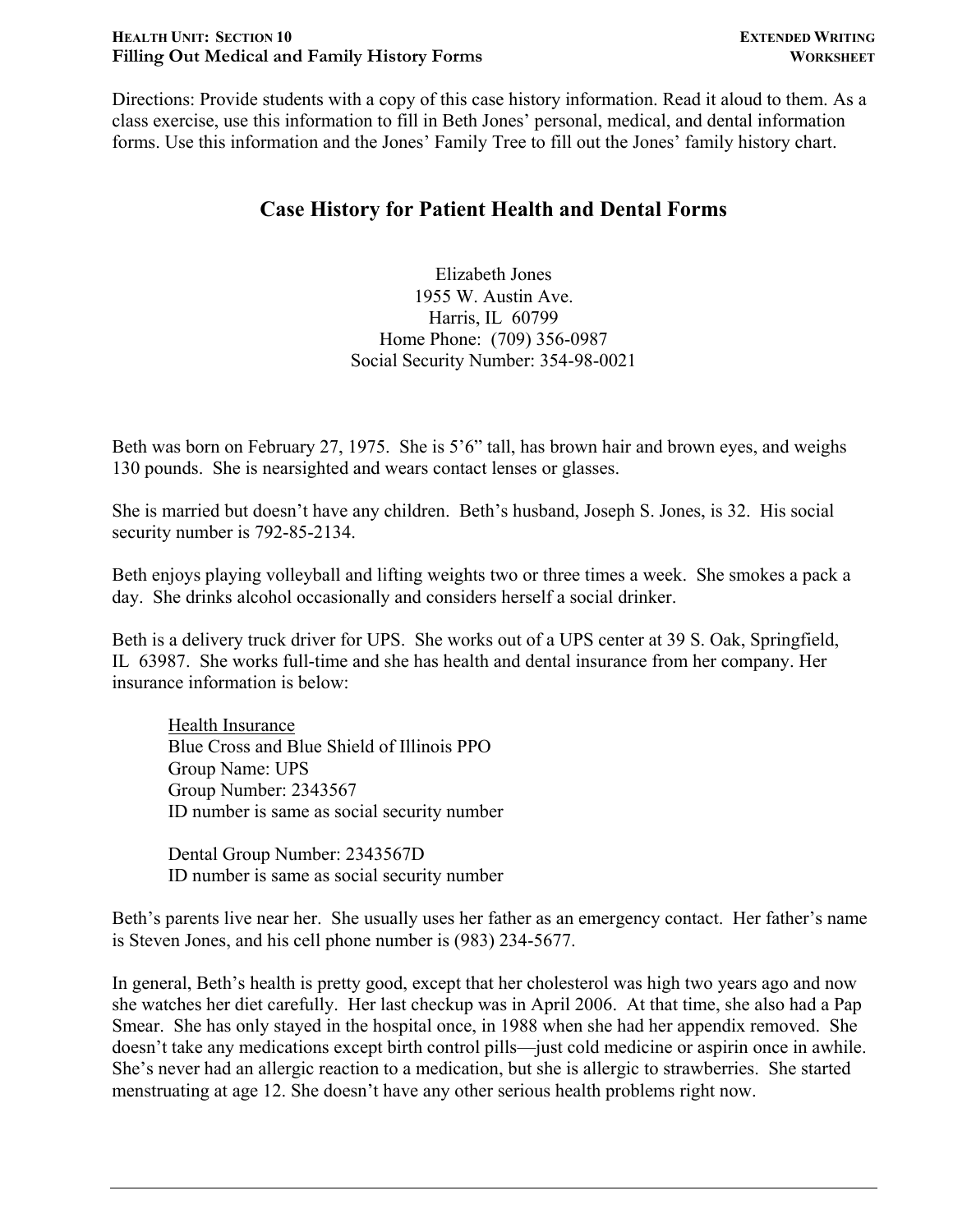#### **Case History for Patient Health and Dental Forms,** continued

Beth doesn't like going to the dentist. In fact, her last dental visit was four years ago. She brushes twice a day. Her teeth are sensitive to cold drinks, and sometimes her gums bleed when she brushes her teeth. She only flosses if she gets food caught between her teeth. Beth wore braces on her teeth in high school.

Beth's dad has high cholesterol, and so does Beth's brother. Since some health problems can run in families, Beth knows that it's important to give her doctor as much information as she can about health problems that her family members have. Beth's mother and sister both have anemia, and so did her grandmother when she was alive. Her grandmother also had colon cancer. There's arthritis on both sides of Beth's family—her mom has arthritis, and so does her dad's father. The same grandfather also has osteoporosis.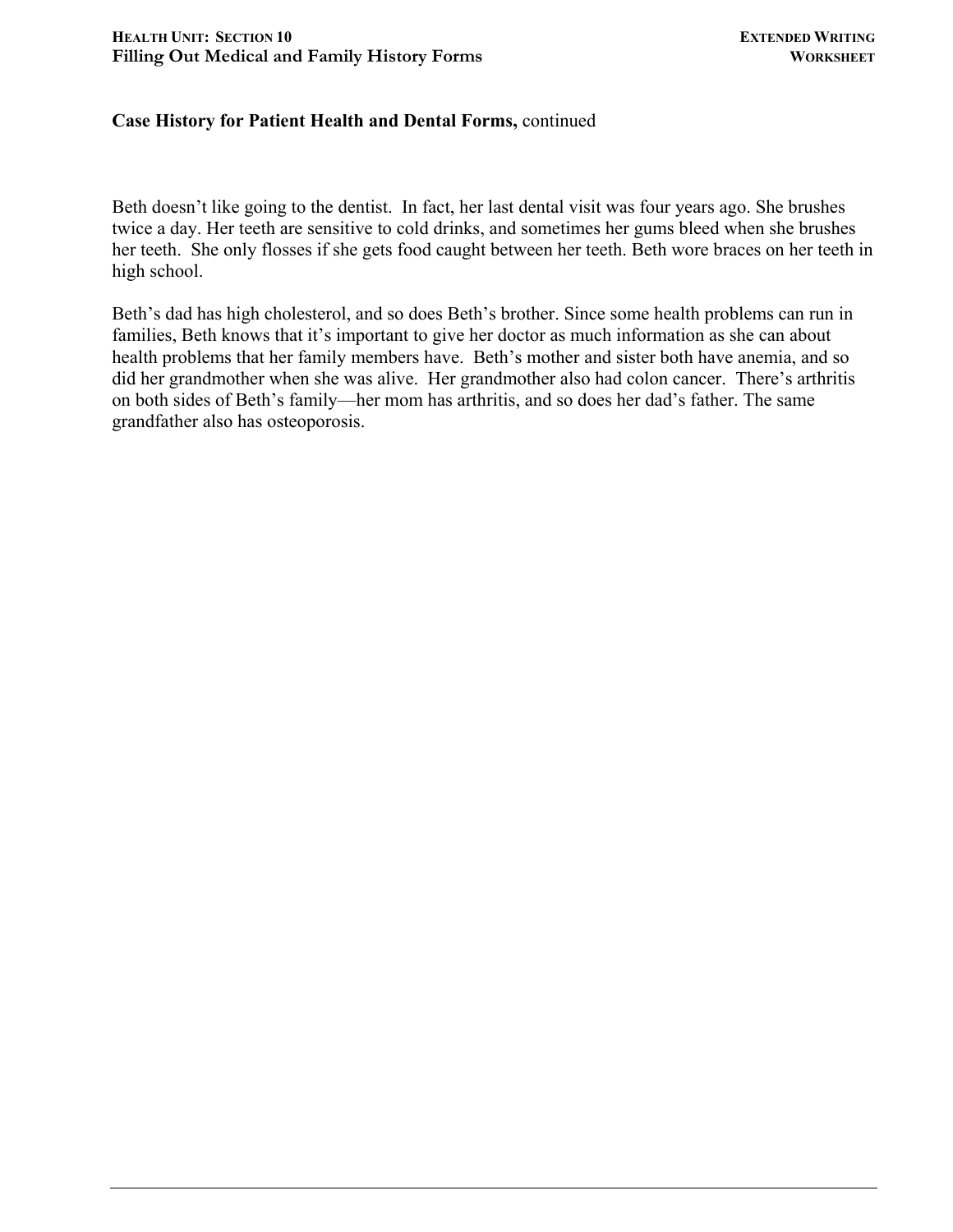## **Patient Information Form**

*Directions:* Your teacher will tell you about a patient. With your class, fill out this form with the patient's information.

|                  | 1. Last name: $\overline{\phantom{a}}$                               |                                                           |
|------------------|----------------------------------------------------------------------|-----------------------------------------------------------|
|                  |                                                                      |                                                           |
| 2.               | Street address:                                                      |                                                           |
|                  | City:                                                                | State:                                                    |
|                  | $\mathsf{Zip code: }$                                                |                                                           |
| 3.               | Date of birth: <u>(month, day, year)</u>                             |                                                           |
| $\overline{4}$ . |                                                                      |                                                           |
| 5 <sub>1</sub>   | Marital status -- put a check mark $(\forall)$ on the correct blank: |                                                           |
|                  | Single ______ Married ______ Divorced ______ Widowed _____           |                                                           |
| 6.               |                                                                      |                                                           |
| $7_{\cdot}$      | Employer's name:                                                     |                                                           |
| 8.               |                                                                      |                                                           |
|                  | City:                                                                | State: $\frac{1}{\sqrt{1-\frac{1}{2}} \cdot \frac{1}{2}}$ |
|                  | Zip code:                                                            |                                                           |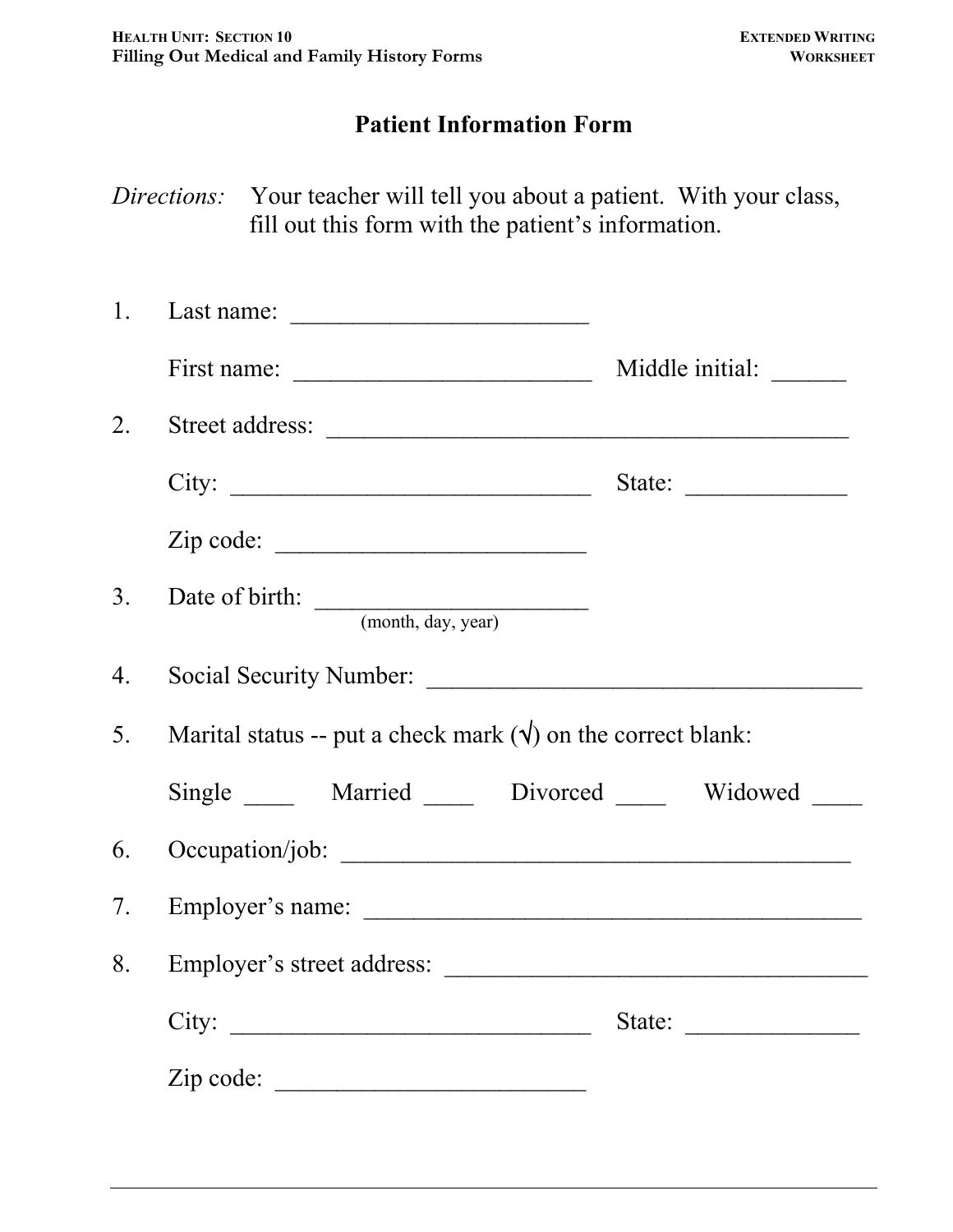### **Patient Information Form, continued**

| 11. Insurance provider name:               |  |  |
|--------------------------------------------|--|--|
| 12. Name of holder of this insurance plan: |  |  |
|                                            |  |  |
|                                            |  |  |
| 15. Emergency phone number:                |  |  |
|                                            |  |  |
|                                            |  |  |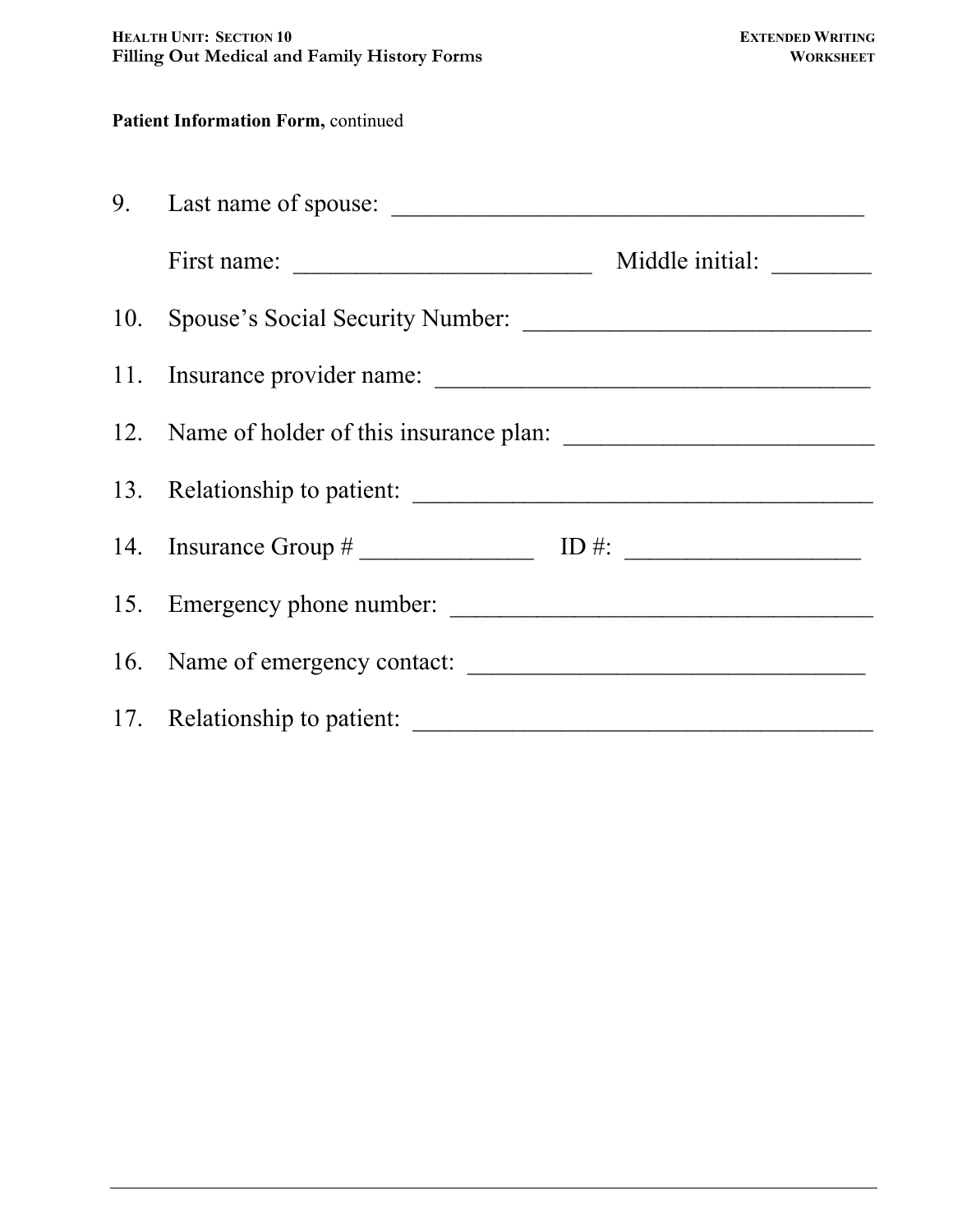# **Patient Medical History Form**

*Directions:* Your teacher will tell you about a patient. With your class, fill out this form with the patient's information.

|  | Date of last medical exam (month, year) |  |  |
|--|-----------------------------------------|--|--|
|--|-----------------------------------------|--|--|

2. Have you ever been hospitalized for surgery or serious illness? Yes \_\_\_ No \_\_\_ If yes,

| Date | Reason |                                                                               | Hospital |
|------|--------|-------------------------------------------------------------------------------|----------|
|      |        |                                                                               |          |
|      |        |                                                                               |          |
|      |        |                                                                               |          |
|      |        | Are you taking any medications (prescriptions or over-the-counter) regularly? |          |
|      |        | Yes _________ No ____________ If yes, what medications are you taking?        |          |
|      |        |                                                                               |          |
|      |        |                                                                               |          |
|      |        |                                                                               |          |
|      |        |                                                                               |          |
|      |        |                                                                               |          |
|      |        | Do you wear glasses or contact lenses? Yes No                                 |          |
|      |        | Are you allergic to any medication or have you had any reactions?             |          |
|      |        |                                                                               |          |

| reaction | VV LICII |
|----------|----------|
|          |          |
|          |          |
|          |          |
|          |          |
|          |          |
|          |          |
|          |          |
|          |          |
|          |          |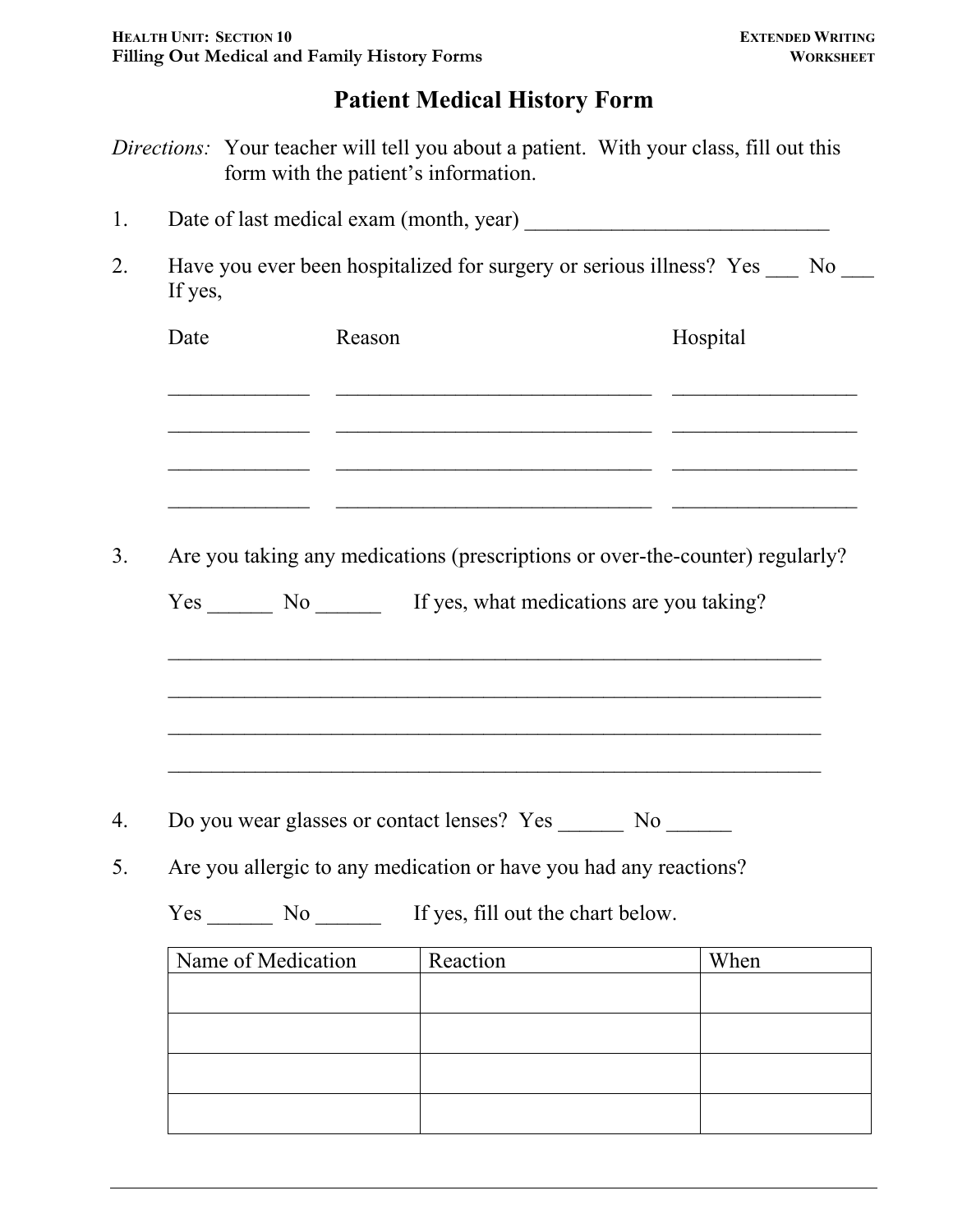#### **HEALTH UNIT: SECTION 10 EXTENDED WRITING** Filling Out Medical and Family History Forms **WORKSHEET**

### **Patient Medical History Form,** continued

- 6. Are you allergic to anything else (food, pollen, dust, etc.)? Yes \_\_\_\_ No \_\_\_\_
- 7. Do you have or have you had any of the following:

| a.             | arthritis                        | Yes        | N <sub>0</sub>             |
|----------------|----------------------------------|------------|----------------------------|
| $\mathbf b$ .  | diabetes                         | Yes        | No                         |
| $\mathbf{c}$ . | hypertension/high blood pressure | Yes        | N <sub>o</sub>             |
| $\mathbf{d}$ . | high cholesterol                 | Yes        | N <sub>0</sub>             |
| e.             | mental illness                   | Yes        | N <sub>o</sub>             |
| f.             | kidney disease                   | Yes        |                            |
| g.             | osteoporosis                     | $Yes \t —$ | No                         |
| h.             | sexual/physical abuse            | $Yes \t —$ |                            |
| i.             | thyroid disease                  | $Yes \t —$ |                            |
| j.             | <b>HIV/AIDS</b>                  | Yes        |                            |
| k.             | heart disease/heart attack       | Yes        |                            |
| 1.             | substance abuse                  | Yes        | No                         |
| m.             | alcoholism                       | Yes        | No                         |
| n.             | asthma                           | Yes        | $No \_\_$                  |
| 0.             | seizures                         | Yes        | N <sub>0</sub>             |
| p.             | stroke                           | Yes        | N <sub>0</sub>             |
| q.             | anemia/blood diseases            | Yes        | N <sub>o</sub>             |
| r.             | liver diseases                   | Yes        | N <sub>0</sub>             |
| S.             | immune problems                  | Yes        | N <sub>0</sub>             |
| t.             | cancer                           |            | $Yes \_\_\_\_ No \_\_\_\_$ |
| u.             | frequently tired                 |            | $Yes \_\_ No \_\_$         |
| $\mathbf{V}.$  | recent weight loss               |            | $Yes \_\_ No \_\_$         |
| W.             | other:                           |            |                            |

 $\mathcal{L}_\text{max}$  , and the contract of the contract of the contract of the contract of the contract of the contract of the contract of the contract of the contract of the contract of the contract of the contract of the contr

 $\mathcal{L}_\text{max}$  and the contract of the contract of the contract of the contract of the contract of the contract of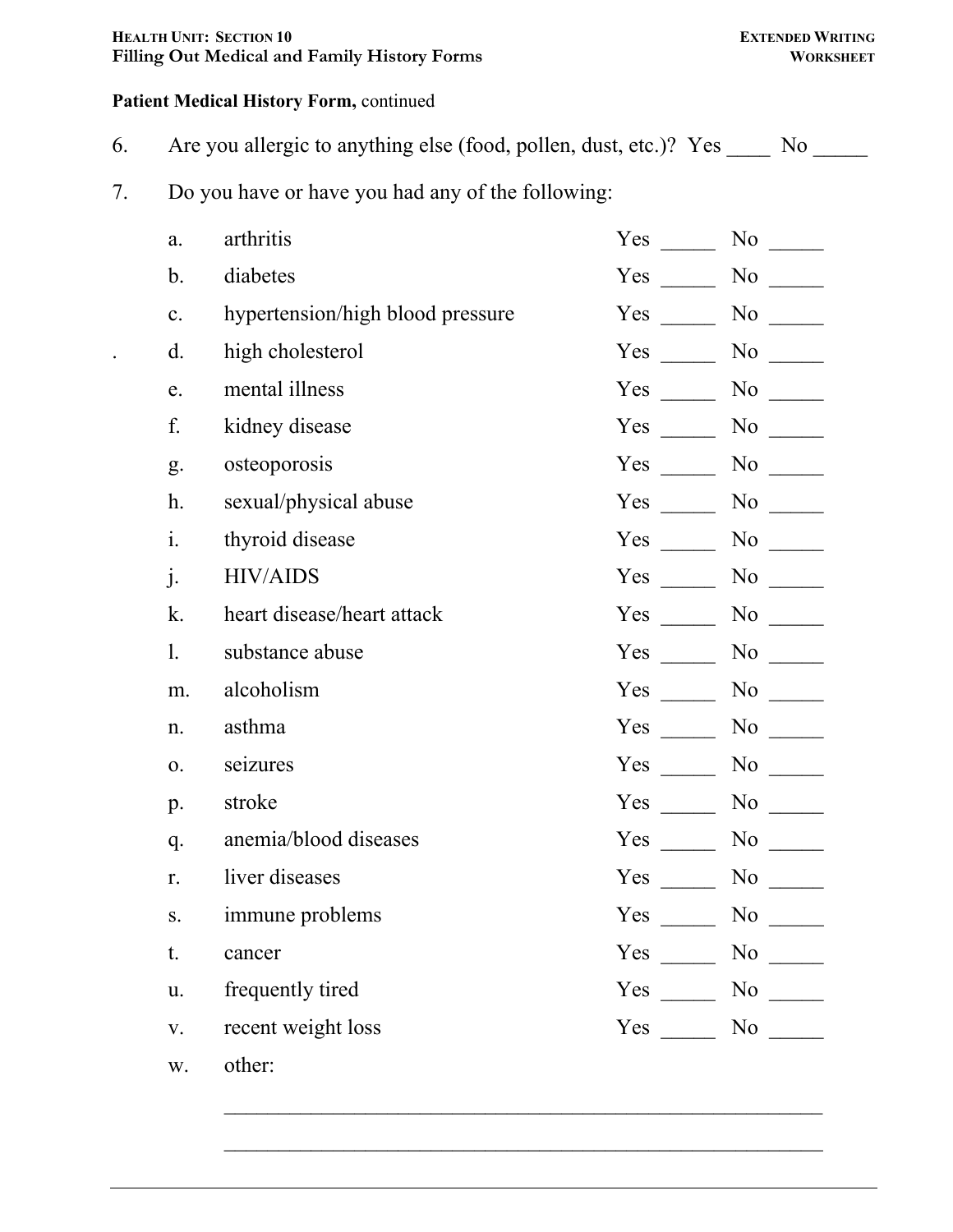| Health Unit: Section 10                             | <b>EXTENDED WRITING</b> |
|-----------------------------------------------------|-------------------------|
| <b>Filling Out Medical and Family History Forms</b> | <b>WORKSHEET</b>        |

### **Patient Medical History Form,** continued

| 8. | For Women Only                   |                          |
|----|----------------------------------|--------------------------|
|    | $#$ pregnancies                  | $#$ live births          |
|    | Date of last Pap Smear           | Date of last Mammogram   |
|    | Age periods began                | First day of last period |
|    | Do you use birth control?<br>Yes | No no                    |
|    | If yes, what kind?               |                          |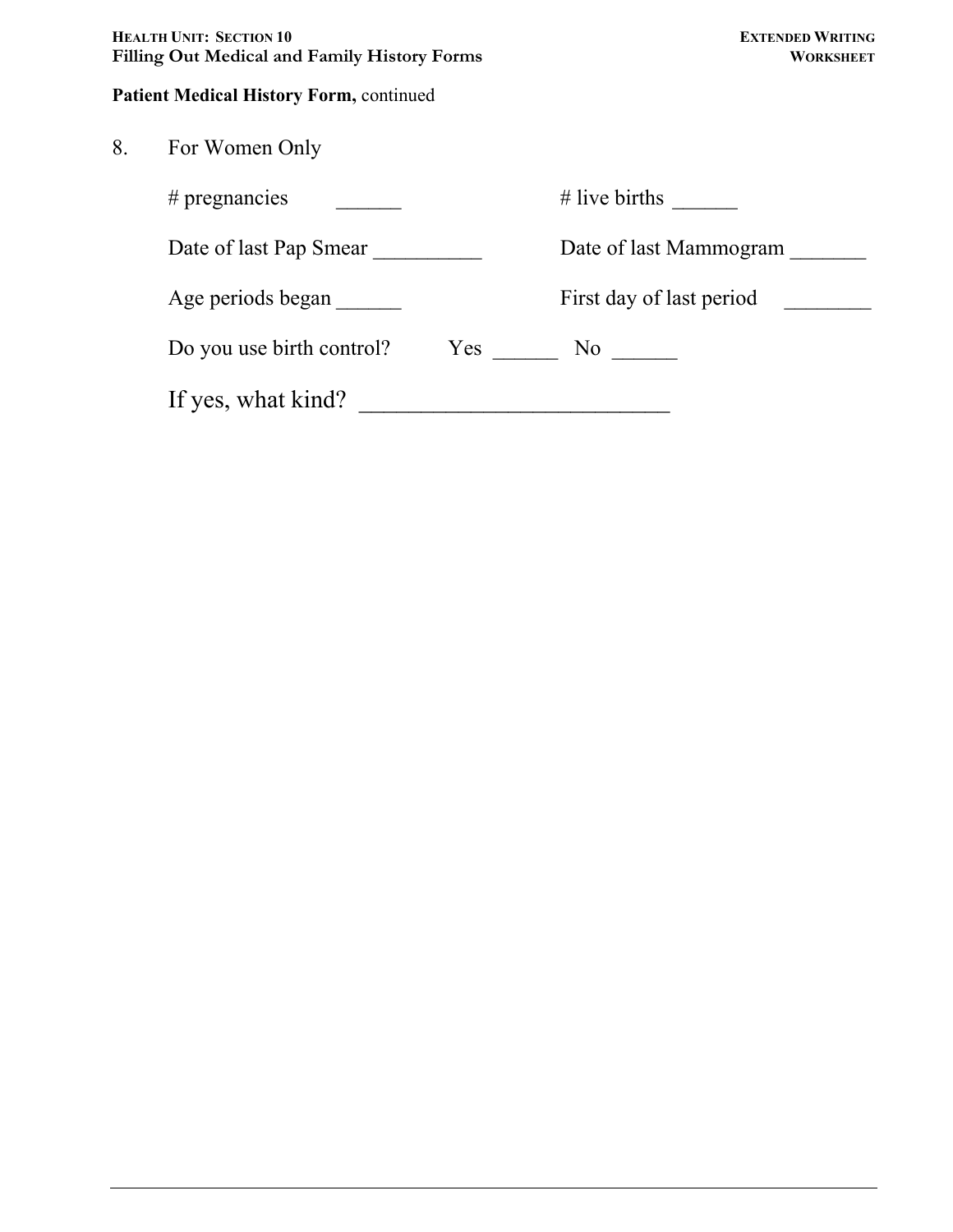# **Patient Dental Form**

*Directions:* Your teacher will tell you about a patient. With your class, fill out this form with the patient's information.

| 1.             |                                                                         | Do your gums bleed while brushing or flossing?              |                    | $Yes \_ No \_$     |
|----------------|-------------------------------------------------------------------------|-------------------------------------------------------------|--------------------|--------------------|
| 2.             |                                                                         | Are your teeth sensitive to hot or cold<br>liquids/foods?   | $Yes \_\_ No \_\_$ |                    |
| 3 <sub>1</sub> |                                                                         | Are your teeth sensitive to sweet or sour<br>liquids/foods? |                    | $Yes \_\_ No \_\_$ |
| 4.             |                                                                         | Do you feel pain in any of your teeth?                      |                    | $Yes \_\_ No \_\_$ |
| 5.             |                                                                         | Do you have any sores or lumps in or near<br>your mouth?    |                    | $Yes \_ No \_$     |
| 6.             |                                                                         | Have you had any head, neck or jaw injuries?                |                    | Yes No             |
| 7.             | Have you ever experienced any of the following<br>problems in your jaw: |                                                             |                    |                    |
|                | a.                                                                      | Clicking?                                                   |                    | $Yes \_\_ No \_\_$ |
|                | b.                                                                      | Pain (joint, ear, side of face)?                            |                    | $Yes$ No $No$      |
|                | $\mathbf{c}$ .                                                          | Difficulty in opening or closing?                           |                    | Yes No             |
|                | d.                                                                      | Difficulty in chewing?                                      |                    | Yes No             |
| 8.             |                                                                         | Do you have headaches often?                                |                    | Yes No             |
| 9.             |                                                                         | Do you clench or grind your teeth?                          |                    | Yes No             |
| 10.            |                                                                         | Do you bite your lips or cheeks often?                      | Yes                | No No              |